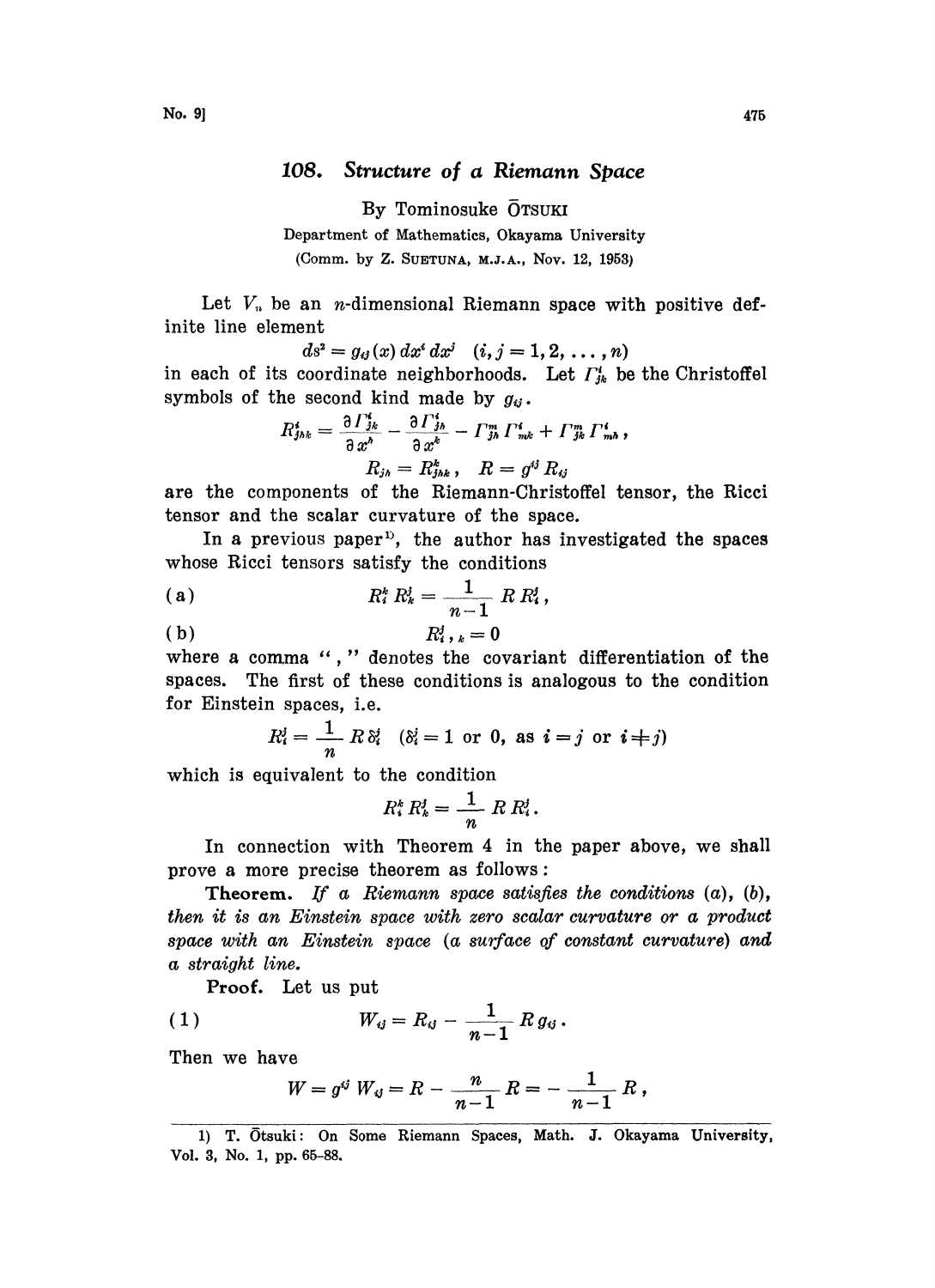476 T. OTSUKI [Vo|. 29,

hence

nence  
\n(2) 
$$
R_{ij} = W_{ij} - W g_{ij}
$$
.  
\nSince we have by (2)  
\n $R_i^k R_k^i = (W_i^k - W \delta_i^k) (W_k^i - W \delta_k^i) = W_i^k W_k^i - 2W W_i^i + W W \delta_i^i$ ,  
\n
$$
\frac{1}{n-1} R R_i^i = - W W_i^i + W W \delta_i^i
$$

the condition (a) becomes

(a')  $W_i^k W_k^j = W W_i^j$ .

At any point, if we take a suitable rectangular frame, we may put

$$
(W_i^j) = \begin{pmatrix} w_1 & & & 0 \\ & \ddots & & \\ 0 & & \ddots & \\ 0 & & & w_n \end{pmatrix} \; .
$$

Then (a') becomes

$$
(w_i)^2 = (\sum_i w_j) w_i, \ i = 1, 2, \ldots, n.
$$

If  $w_1, \ldots, w_m = 0, w_{m+1}, \ldots, w_n \neq 0$ , we have<br>  $w_{m+1} = \cdots = w_n = \sum_i w_i$ ,

$$
v_{m+1}=\cdots=w_n=\sum_j w_j,
$$

hence  $m=n-1$ . It follows that if  $W\neq 0$ , there exists a unit vector  $v_i(x)$  such that

$$
(3) \qquad \qquad W_{ij} = W v_i v_j.
$$

Now, we get from (b)  $R_{i,j}=0$ , i.e. R is a constant, hence W is also a constant. Accordingly (b) may be replaced by the condition (b')  $W_{ij}, k = 0.$ 

We get from  $(3)$ ,  $(b')$ 

 $v_i$ ,  $\partial_i v_j + v_i v_j$ ,  $\partial_i v_j = 0$ .

On the other hand, since  $v_i$  is a unit vector, we have

$$
v_i, \, k \, v^i = 0 \; .
$$

Hence we get from the two relations above

$$
(4) \t v_i, j=0.
$$

Therefore, there exists a scalar  $y(x)$  such that

$$
(5) \t v_i = \partial y/\partial x^i.
$$

Making use of orthogonal trajectories of the family of the hypersurfaces on which  $y(x)$  is constant, we can choose a coordinate system  $x^1, \ldots, x^{n-1}$ , y such that

 $g_{\lambda n}(x, y) = 0, \quad \lambda = 1, 2, \ldots, n-1.$ 

Then by (5) we have  $(v_i)=(0, 0, \ldots, 1)$  in the coordinate system, it follows that  $1 = g^{ij} v_i v_j = g^{mi}(x, y)$  and  $g_{mi}(x, y) = 1$ . Furthermore, we have

$$
v_i, j = -\Gamma_{ij}^k v_k = -\Gamma_{ij}^n = 0,
$$

hence

$$
\Gamma_{\lambda\mu}^n=\Gamma_{\lambda n\mu}=-\frac{1}{2}\frac{\partial g_{\lambda\mu}}{\partial y}=0,\ \lambda,\mu=1,2,\ldots,n-1.
$$

$$
476\\
$$